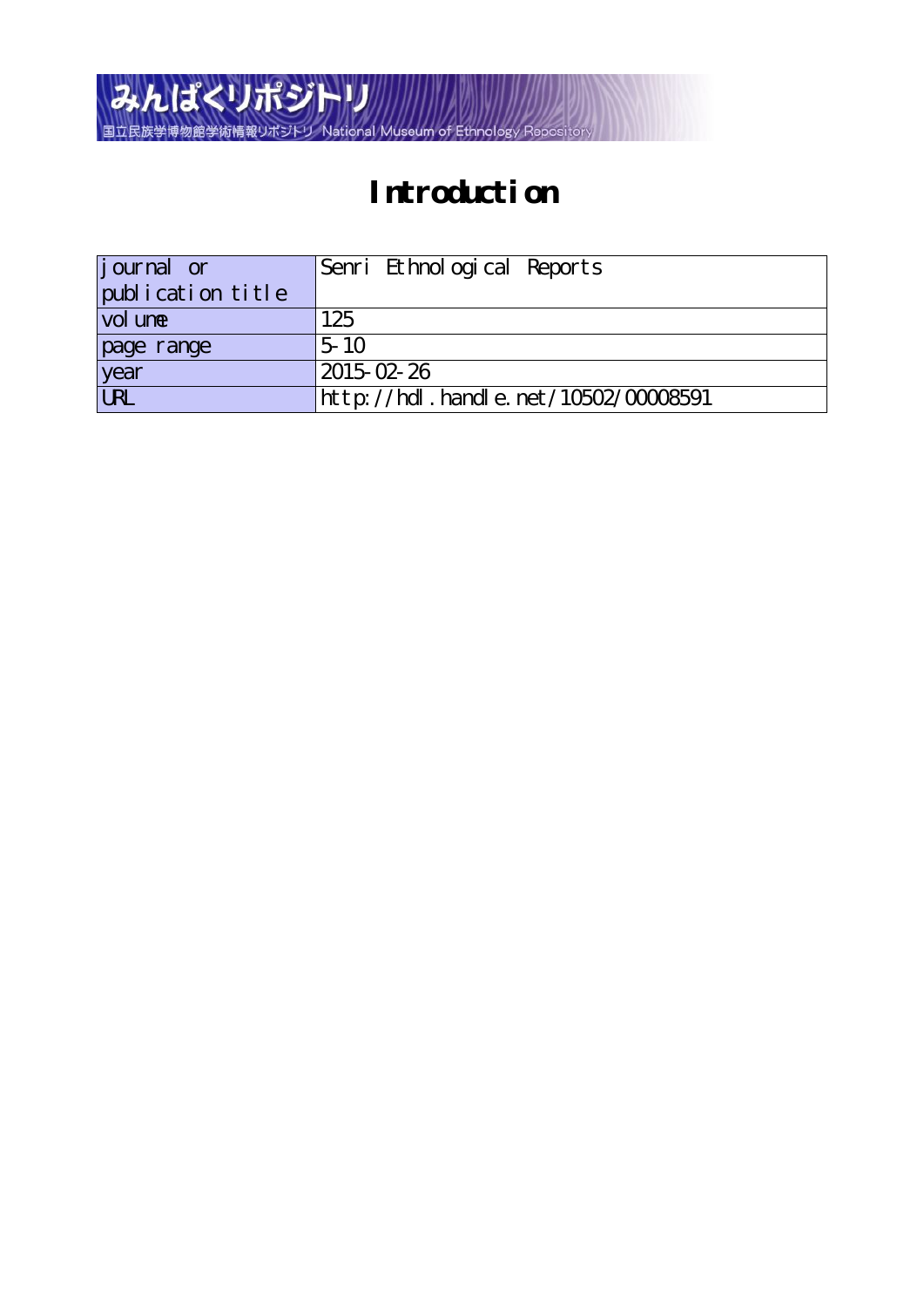# **Introduction**

**Naoko Sonoda** National Museum of Ethnology, Japan

The National Museum of Ethnology, Japan started in 2012 the three-year project "New Horizons in Asian Museums and Museology", supported by the Japan Society for the Promotion of Science (JSPS), in order to strengthen the international cooperation and network on museology, and more particularly to promote joint research between Japan and Asian countries, especially Myanmar, Thailand, and Mongolia.

 This project can be considered as a new international network initiative for the National Museum of Ethnology, Japan. That is, the National Museum of Ethnology, Japan has been conducting training courses on museology since 1994, in collaboration with the Japan International Cooperation Agency (JICA). From 1994 to 2003, it was a six-month course and out of this, two weeks was entrusted to the museum. After 10 years, it became an intensive course (three and a half months) and the operation, planning, and training were the total responsibility of our museum and the Lake Biwa Museum. Thus, with Myanmar, Thailand, and Mongolia, we have more than 20 years of friendship and cultural exchange concerning museology and museum activities.

 As part of the project, the International Research Meeting on Museology was held in Myanmar from September 22<sup>nd</sup> to 28<sup>th</sup>, 2013 (see the Appendix: Program), following the one organized in Mongolia in 2012. The International Research Meeting on Museology in Myanmar was composed of a joint research meeting using two venues, Bagan Archaeological Museum on September 23rd and the National Museum (Yangon) on the 26<sup>th</sup>, followed by a Public Seminar at the National Museum (Yangon) on the  $27<sup>th</sup>$ .

### **Joint research meeting**

The joint research meeting in Bagan and in Yangon was for specialists in museology, museum staff, and museology students. They were both composed of two sessions, "Museum Exhibition" and "Conservation and Documentation for Museums".

#### **- The Bagan meeting -**

For the session "Museum Exhibition", the presentations focused on the problem of how to represent culture in museum exhibitions.

 Daw Marlar Aung (Lashio Cultural Museum, Myanmar) presented "Regional Museum Exhibitions Applying Intangible Cultural Heritage". Based on her experiences from other regional museums displays in Myanmar, she explained how she started making an inventory of the intangible cultural heritage of northern Shan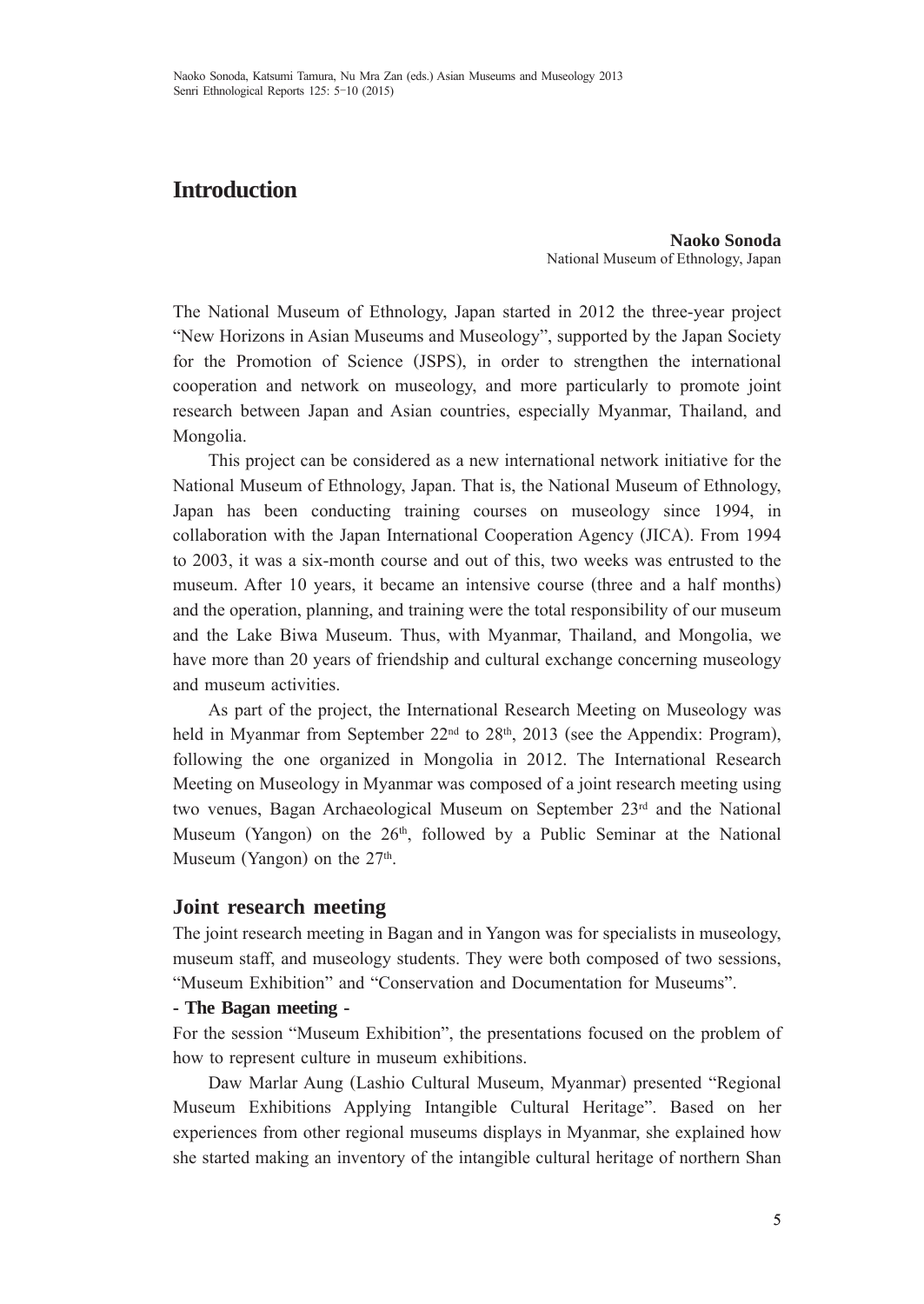State, the region having eight ethnic group organizations in the locality. She noted that, by preserving the cultural heritage within one's region, it becomes possible to cherish with value the cultural heritage of the nation and preserve it. She pointed out the importance of research to create an informative display, and this was done in collaboration with the leaders of the respective ethnic organizations.

 Prof. Kenji Yoshida (National Museum of Ethnology, Japan), in his "Museum Exhibitions Today, 2013", reported recent movements in the field of cultural exhibition in the museum world, focusing on the field of ethnographic exhibitions. He explained how the 1984 exhibition "Primitivism in 20<sup>th</sup> Century Art" at the Museum of Modern Art in New York expanded the discussion of primitivism, which had been treated only within the art world, to include anthropologists and historians. It resulted in various alternative display strategies such as revisionist representation focusing on global modernism, reflexive representation problematizing the politics of representation itself, and self-representation. He stated a further option, dialogical approach for a joint exhibition organized by those exhibiting and those being exhibited. He took several examples, and at the end, he introduced briefly the refurbishing project of the National Museum of Ethnology, Japan. Based on the key concept that the exhibition should be realized through collaboration with those who are being exhibited (= owners of the culture represented), museum professionals from seven African countries were invited as advisors to realize the new exhibition considered as a platform of the academic network.

 For the session "Conservation and Documentation for Museums", the center of attention was on the problem of conservation.

 Daw Baby (Bagan Archaeological Museum, Myanmar) gave a talk on "Conservation of Archaeological Findings from their Site to Museum Display". She noted that archaeological conservation includes excavation planning, to actual excavation works, until arrival of the objects at the museum. She discussed in detail, from a technical point of view, the conservation of metallic objects, stone, pottery, terracotta, stucco, and clay objects, as well as of organic objects such as wood, paper, leaves and leather, painting, and bone and ivory materials. And more importantly, she stated that "prevention is better than cure".

 Prof. Shingo Hidaka (National Museum of Ethnology, Japan) presented "Conservation and Restoration of Tangible Cultural Properties: Rescue Operations Related to the Great East Japan Earthquake". To organize rescue operations on a nationwide scale, the Cultural Agency established the "Committee for Salvaging Cultural Properties Affected by the 2011 Earthquake off the Pacific Coast of Tohoku and Related Disasters". In this framework, objects eligible for rescue were not only the cultural properties that had obtained designated status but also included nondesignated objects, thus expanding the scope of operations. Rescue operations consisting of three actions (rescue, temporary storage, and emergency treatment)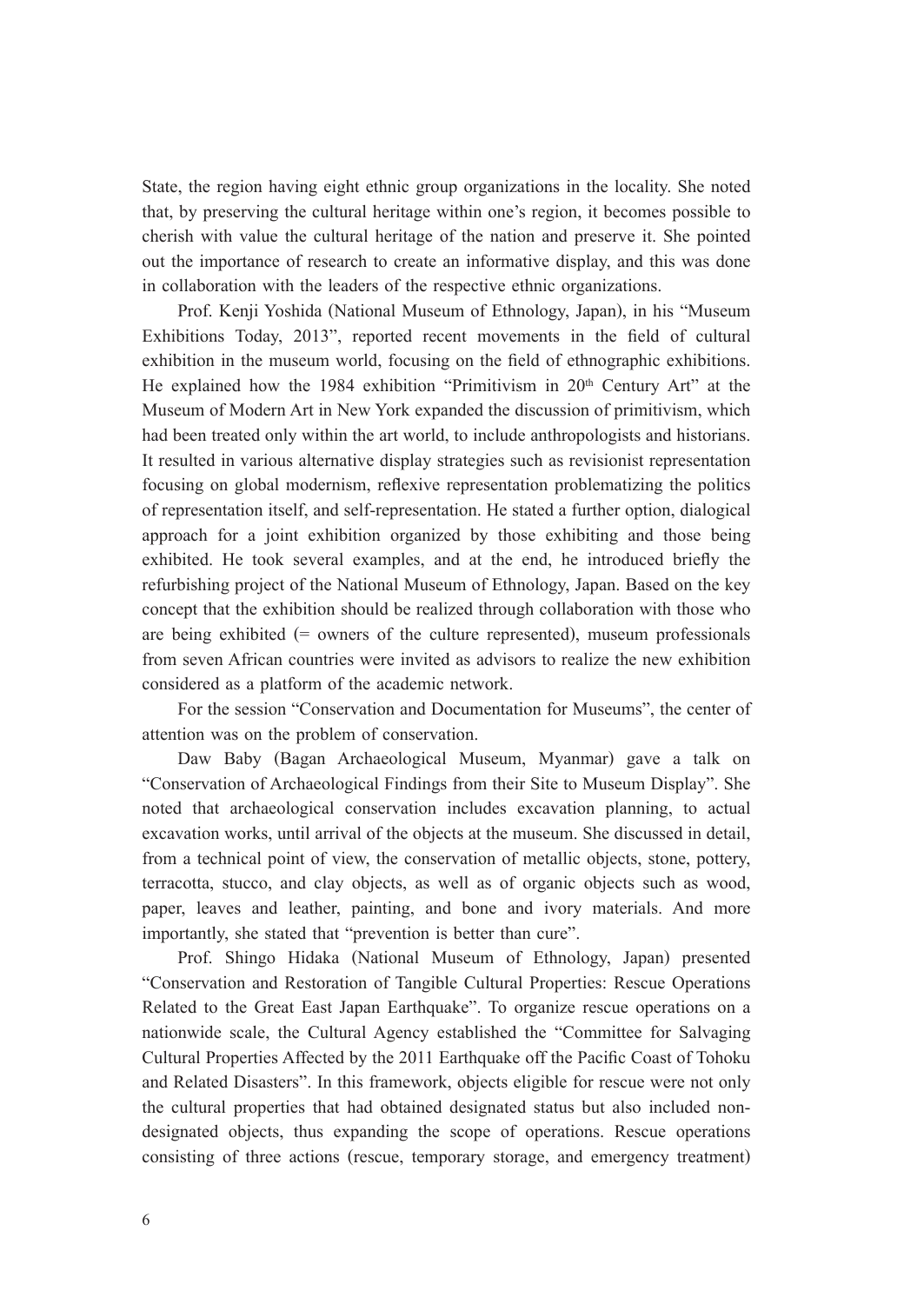were described taking the example of folk objects. He added that, in order to restore the value of folk objects, further implementations such as recording of the rescued objects, conservation and repair by specialists, permanent storage, research, and disaster prevention are indispensable.

#### **- The Yangon meeting -**

For the session "Museum Exhibition", the problem of museum exhibition was dealt with from the perspective of the relationship between museum users and a museum.

 Daw Mie Mie Thet Nwe (National Museum (Yangon), Myanmar), in "Museum Education Using Exhibits as Tools: Experience at the National Museum of Myanmar", stated the importance for school teachers and museums to work together to provide the most beneficial experience to students. She commented that exhibits at museums play an important role not only as cultural tools but also as learning tools, and that the museum needs to overcome its weaknesses and requirements such as lack of an audiovisual unit, constraints of annual maintenance and holding special exhibitions, lack of staff and trained curators, and lack of museum facilities. She showed examples of special exhibitions held at the National Museum (Yangon) with strong themes and selected exhibits that came to be credited with reaching a wide public and being educational and informative.

 Prof. Shigeki Kobayashi (National Museum of Ethnology, Japan) noted in "Museum Exhibitions as the Place for Creativity in the National Museum of Ethnology, Japan" that the museum has two different roles: one for learning, and the other for inspiring users. A museum is a place where users can learn, enjoy, and be excited and inspired. Taking the example of the National Museum of Ethnology, Japan, he discussed the current condition of the museum as a field of creativity. He emphasized the importance of developing exhibitions as forums and the museum as a forum. The museum is a place and time where the researchers creating exhibitions, people presenting cultures, and exhibition users can enlighten each other through interaction.

 For the session "Conservation and Documentation for Museums", in addition to the problem of conservation, the issue of documentation with its related considerations was within the scope.

 Daw Aye Aye Thinn (National Museum (Naypyitaw), Myanmar) described "The Process of Conservation and Documentation at the National Museum (Naypyitaw)". The National Museum (Naypyitaw) has been under construction since 2010. The Museum has been collecting display objects made from different materials. Each object arriving at the Museum is systematically documented. Cleaning the dirt is the main conservation work at the Museum and is performed according to the object type.

 Prof. Masatoshi Kubo (National Museum of Ethnology, Japan) presented "Problems in Managing Cultural Resources: Resource Sharing, Protecting Intellectual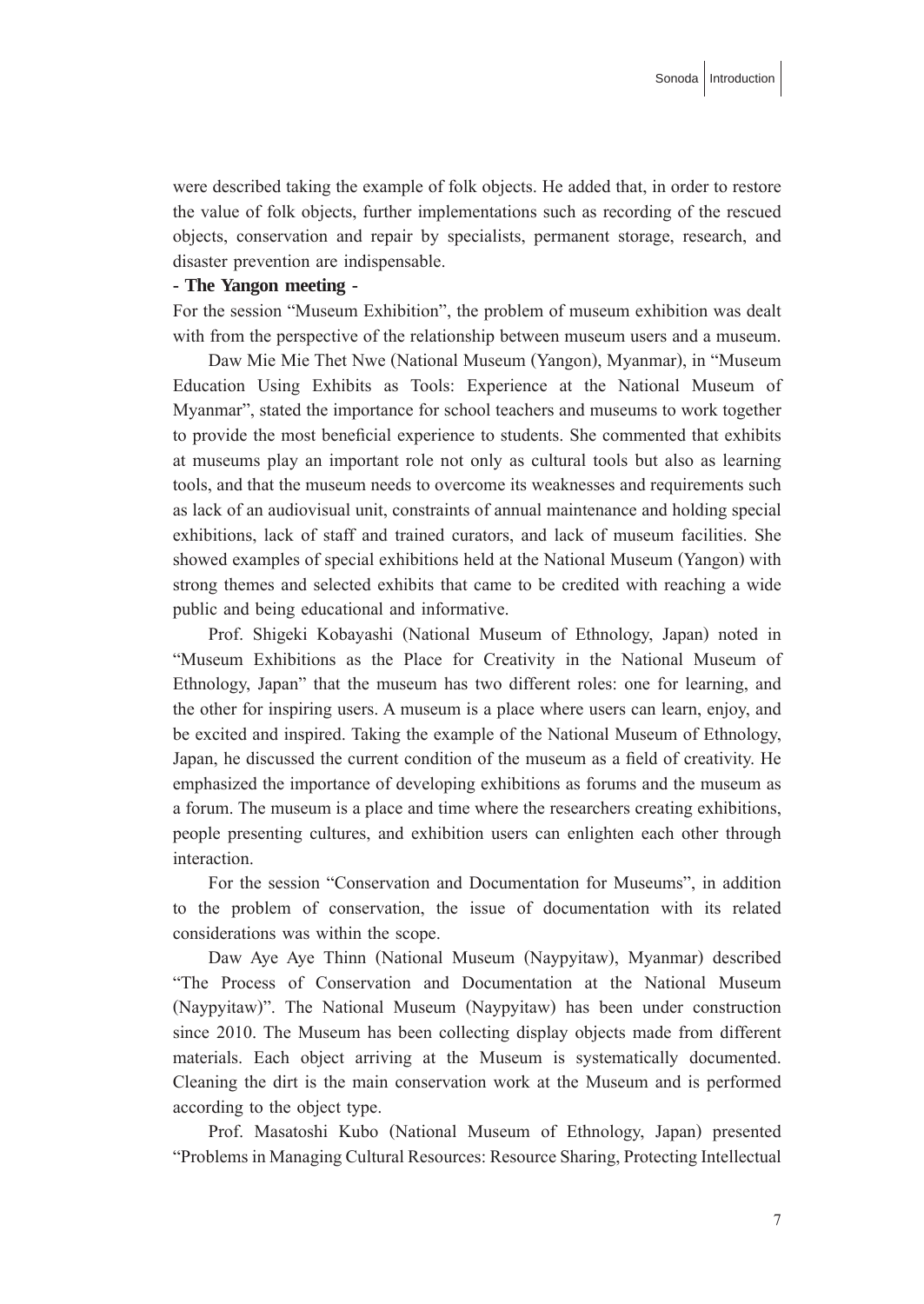Properties, and Ethical Consideration". He noted the concept of forum-type collaboration among people needed to be introduced in managing cultural resources, which would necessitate several requirements such as management literacy and specialized archivists, sustainable conservation, and balance between sharing cultural resources and protection of various related rights. He gave an example of managing photographs and moving images donated to the National Museum of Ethnology, Japan. The Museum attempts to persuade the copyright holder to transfer the copyright to the Museum together with ownership.

## **Public Seminar**

The JSPS Core-to-Core Program Public Seminar "Social Roles of the Museum and Human Resource Development" was open to the public. In organizing the pubic seminar, support was extended by the JICA Myanmar Office. The main theme of the Public Seminar, as suggested in the title, is the relationship between "people" and "museum".

 Dr. Yasushi Kusuoka (Lake Biwa Museum, Japan) held a talk on "Cooperation between Museums and the Local Community". One of the major aspects of the Lake Biwa Museum in Shiga Prefecture is indeed the extensive cooperation between the Museum and the local community. Local people get involved and participate actively in museum activities. Examples of exchange were shown taking those of programs for schools and for the general public, and those conducted in cooperation with the local people. Moreover, for high-end users or people wishing to utilize the Museum to further their interests in their natural surroundings or traditions, other programs are also provided. The Lake Biwa Museum thinks of these activities as a tree. The Museum hopes that this tree will spread its seedings throughout Shiga Prefecture and that the museum will have ever more active cooperation with the local people.

 U Kyaw Shin Naung (National Museum (Naypyitaw), Myanmar), in his presentation "Capacity Building for Museums in Myanmar", considered the quality of museum staff and the necessity of capacity building. For capacity building in a nonprofit organization such as a museum, he pointed out innovation to be one of the key strengths, and suggested that the nonprofit sector and business sector can work together to strengthen community life.

 Prof. Tsuneyuki Morita (Professor Emeritus, National Museum of Ethnology, Japan) gave a presentation entitled "Social Function of the Museum". In addition to the basic functions of a museum (collection or acquisition, conservation, exhibition, and museum education), he proposed that the museum have other functions, e.g., as a social system, educational institution, tourism resource, and communication tool. Among the assets composing the social system, attention was drawn to the notion of "fail safe". He expressed that the museum can provide an invaluable resource for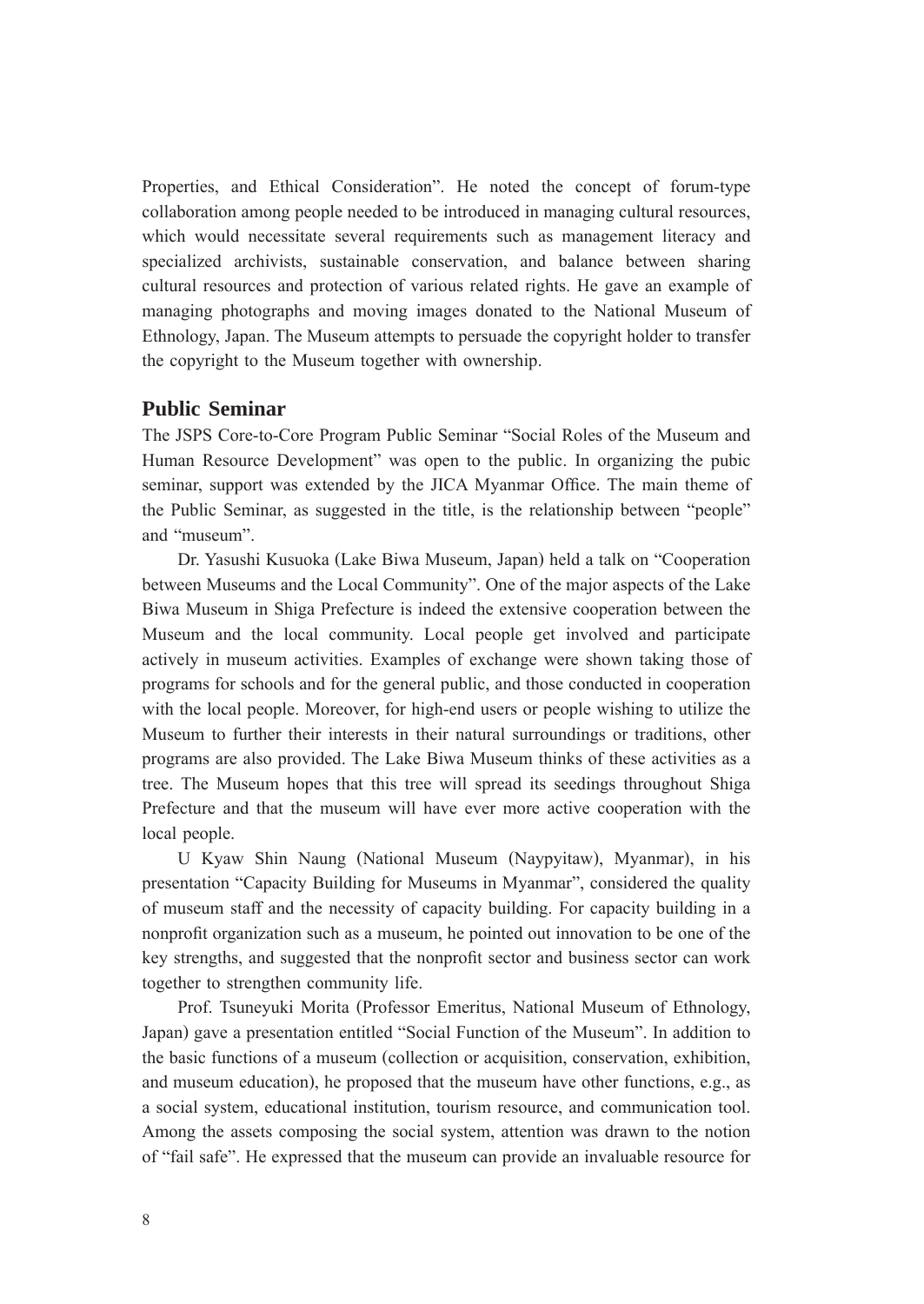our memory of "how to live". For the museum as an educational institution, what is important is to help users to reveal something by themselves. For the third point, the museum as a tourism resource, he proposed to use the museum as an introduction spot to start tourism and not as a visiting target. For the museum as a communication tool, visual language will play an important role. Finally, he concluded that the advantage of museums lie in the collections of objects and proposed that future generations reconsider the functions of the museum.

#### **In summary**

From the International Research Meeting (two research meetings and one public seminar), some key concepts for the museums of our era can be drawn.

 A museum today has not only the classic basic functions of collection, conservation, exhibition, and museum education, but larger potential as suggested by Prof. Emeritus Tsuneyuki Morita. And, for this, as U Kyaw Shin Naung stated, an organization is only as good as the individuals it employs, where we remark the necessity for capacity-building.

 The notion of the museum as a forum was frequently mentioned during the Meeting. The importance of mutual communication and collaboration with the people being exhibited was emphasized in making exhibitions, taking the example of regional museums in Myanmar by Daw Marlar Aung and the example of representation in ethnographic museums worldwide by Prof. Kenji Yoshida. Prof. Shigeki Kobayashi also considered exhibitions as forums. The presentation of Daw Mie Mie Thet Nwe arguing for the necessity of school teachers and museums to work together was also in the same line. This trend also concerned the field of documentation, and Prof. Masatoshi Kubo stated that the concept of forum-type collaboration among people played an important role in managing cultural resources. Prof. Kenji Yoshida underlined in his presentation with reference to an art historian Duncan Cameron's discussion that museums in our era are required to be a forum where people can have encounters with the unknown that generates discussion and debate, and no more as a temple where people come to worship "treasures" with pre-established value.

 The concept of the forum-type museum leads us to develop a further, advanced relationship and cooperation between the museum and the local community. A good example of the involvement of the local people in museum activities was given by Dr. Yasushi Kusuoka. We realize that the relationship between the museum and the local community is capturing increased interest not only in Japan but in the world of the museum today, as it is connected with museum education and lifelong education and can also contribute to the economic and cultural development of local communities.

Prof. Emeritus Tsuneyuki Morita stated well one very important fact. The